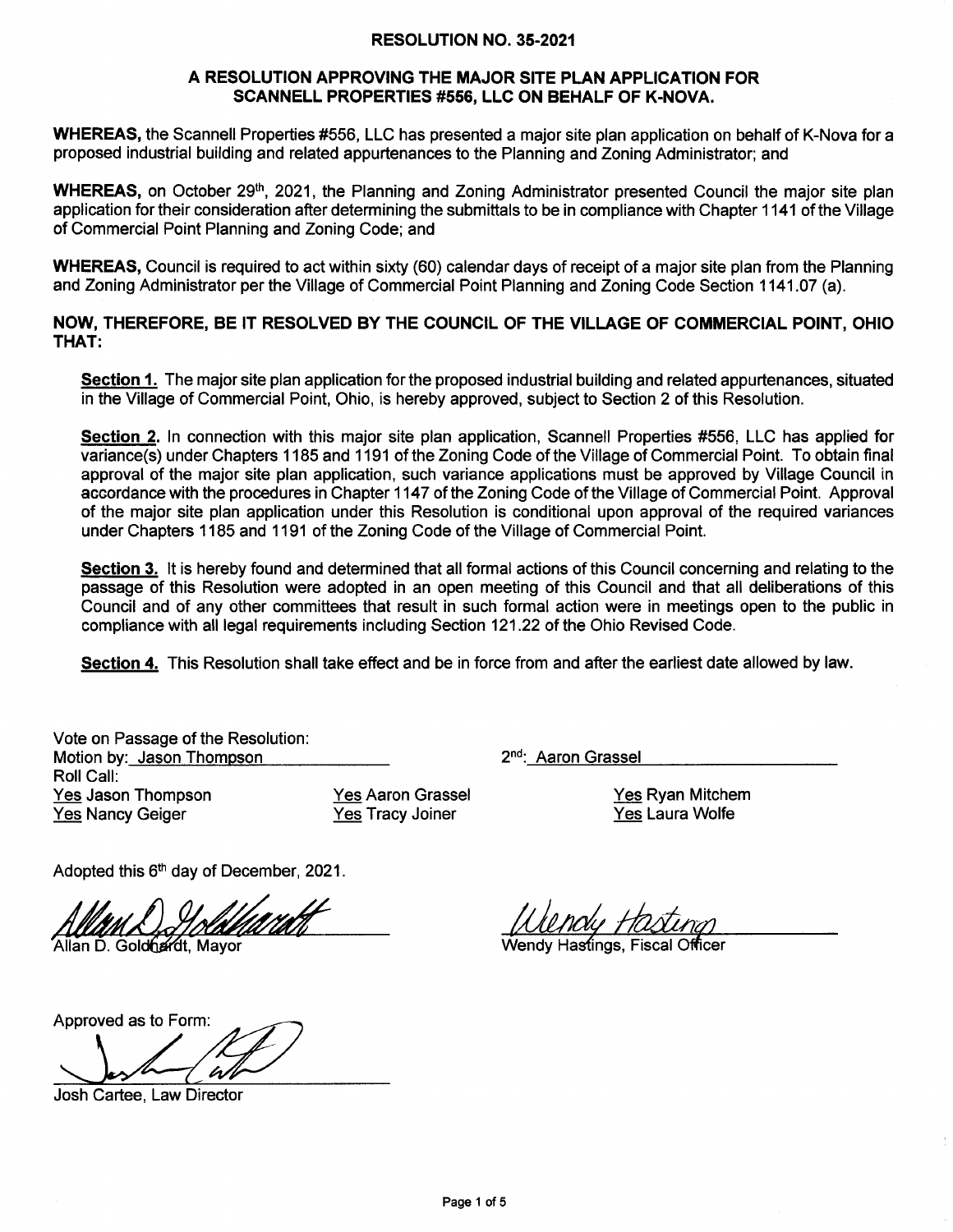

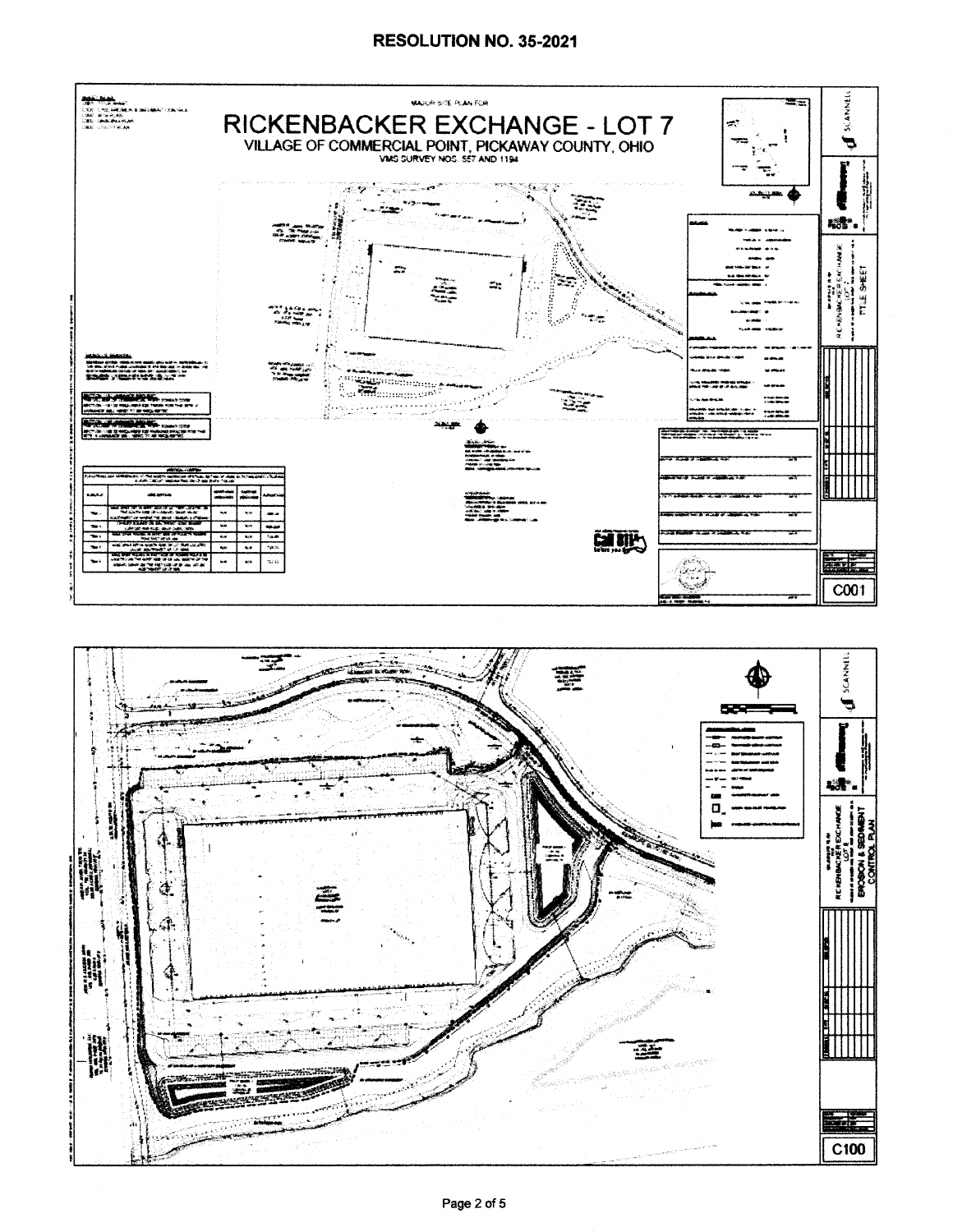## RESOLUTION NO. 35-2021

|   | <b>STEWATER</b>                                                 |                                                                                                                                                                                                                                                                        | <b>STARTED AND THE ROOM</b>                                                                                                                                                                                                                                                                                                                                                                                                                                                                                           |
|---|-----------------------------------------------------------------|------------------------------------------------------------------------------------------------------------------------------------------------------------------------------------------------------------------------------------------------------------------------|-----------------------------------------------------------------------------------------------------------------------------------------------------------------------------------------------------------------------------------------------------------------------------------------------------------------------------------------------------------------------------------------------------------------------------------------------------------------------------------------------------------------------|
|   | 流域<br>alam son s<br>Singapur<br>Magalan                         |                                                                                                                                                                                                                                                                        | des Antiquestes com chiefs frances (Marchine) - de com un car chiefs i comme apresas<br>- chiefs reque and administrative development annum abortive - de servicients deve<br>to all languages and real and service<br>-affect than their fact, allowing their side and collect and many are added from their side.<br>At the first of details reside that                                                                                                                                                            |
|   | <b>Service and Luminois and</b>                                 | We want the win company of an incre                                                                                                                                                                                                                                    | ERSEITAPILSEUROPETE VALSTÄN                                                                                                                                                                                                                                                                                                                                                                                                                                                                                           |
|   | an is delegated them.                                           | a, brigada, quia fue apartidas, diante r<br>us that a art more radius<br>مسرم                                                                                                                                                                                          | <b>CONSTRUCTION CONTROL</b><br>Phoneton, Theodorescent and Ministers. The construction of the Constitution of the Constitution of the Constitution of the Constitution of the Constitution of the Constitution of the Constitution of the Constitution of the                                                                                                                                                                                                                                                         |
|   | <b><i><u>Alexandra v Arcan</u></i></b><br>فهجه سلهجتهم          | STATE ALREA (UNSER THE SEARCH AND CLASSES IN 1998-BANK), MUSE                                                                                                                                                                                                          |                                                                                                                                                                                                                                                                                                                                                                                                                                                                                                                       |
|   | ina amin'ny                                                     |                                                                                                                                                                                                                                                                        | anni de chaip transportant. Al algundat com c'hallangan alactas capital eus (* 1991)<br>Amalanda Gregoria, es an antipo alactas (* 1992)<br>Aris de Chicherald Haalin, al Victorial de Henrich (famou eus ), al American<br>Audition from African Wall automobile the cards in autom<br>ma realism<br><b>Bald Holde</b>                                                                                                                                                                                               |
|   | uari anno                                                       | المتار المراجع فتنقذ والمراجع والمتاريخ                                                                                                                                                                                                                                | in de vertucationer en<br>adan milay misili kaliyang Kabihalas at pagal milayagi at ito adalah ito an<br>midahalas ayan, ay "harawayay" ing ayan ay at aggripun yaw                                                                                                                                                                                                                                                                                                                                                   |
|   |                                                                 | ₩₽<br>×                                                                                                                                                                                                                                                                | $\begin{minipage}{.4\linewidth} \begin{tabular}{l} \multicolumn{2}{c}{\textbf{1.66}} \end{tabular} \end{minipage} \begin{minipage}{.4\linewidth} \begin{tabular}{l} \multicolumn{2}{c}{\textbf{2.66}} \end{tabular} \end{minipage} \begin{minipage}{.4\linewidth} \begin{tabular}{l} \multicolumn{2}{c}{\textbf{2.66}} \end{tabular} \end{minipage} \end{minipage} \begin{minipage}{.4\linewidth} \begin{tabular}{l} \multicolumn{2}{c}{\textbf{2.66}} \end{tabular} \end{minipage} \begin{minipage}{.4$              |
|   | والمتفقف مجادوه                                                 | éna. M. Roma de la comp<br><b>BA MAKE B</b><br><b>ACCOMMENDED AND ALL AREA</b>                                                                                                                                                                                         | $\begin{array}{l} \mathcal{N}_1 \oplus \mathcal{N}_2 \oplus \mathcal{N}_3 \oplus \mathcal{N}_4 \oplus \mathcal{N}_5 \oplus \mathcal{N}_6 \oplus \mathcal{N}_7 \oplus \mathcal{N}_8 \oplus \mathcal{N}_7 \oplus \mathcal{N}_8 \oplus \mathcal{N}_9 \oplus \mathcal{N}_9 \oplus \mathcal{N}_9 \oplus \mathcal{N}_9 \oplus \mathcal{N}_9 \oplus \mathcal{N}_9 \oplus \mathcal{N}_9 \oplus \mathcal{N}_9 \oplus \mathcal{N}_9 \oplus \mathcal{N}_9 \oplus \mathcal{N}_9 \oplus \mathcal$<br><b>CONTRACTOR AND INCOME.</b> |
|   | د <mark>مانون و جری</mark> ف<br>با کاملانا است <sup>اد</sup> ام | 4. Andersen for the second district, and address to the second distribution is asked.<br>Andership, second district, "The State and State and<br>Phineira any 1799-taly now situs, rates law assistance designer solation plan                                         | <u> UTAWA MANAZINI W</u>                                                                                                                                                                                                                                                                                                                                                                                                                                                                                              |
|   |                                                                 | 1977 - 2017 - 2018 - 2019 - 2019 - 2019 - 2019 - 2019 - 2019 - 2019 - 2019 - 2021 - 2021 - 2021 - 2021 - 2021<br>2021 - 2021 - 2021 - 2021 - 2021 - 2021 - 2021 - 2021 - 2021 - 2022 - 2022 - 2022 - 2022 - 2022 - 2022 - 2022<br>20                                   | video división conteneran en el material de la contenentación de la componentación<br>Antiga de la contenentación de la contenentación de la contenentación de las contenentacións<br>1127 - 271 171 172 173                                                                                                                                                                                                                                                                                                          |
| ž |                                                                 | . (1986) i 19 distriktor skilder og den større og større i den større og større og som.<br>1961-1961 i 1960 de 1960 i 1. sammenhag den i 1960-tener av større og sig.<br>and the primary and consider the state was a state of the state and the state of the state of | vien de l'appare aux l'appareixen des la Charles et années aux la comparation de la charles de la charles.<br>Mais de la charles de la charles de la charles de la charles de la comparation de la charles de la charles de<br>Appli<br><b>SAMPLE MANUFACTURERS</b>                                                                                                                                                                                                                                                   |
|   | <b>Pama</b> touched                                             | <b>Sim Advised</b><br>THE NOT WAY THE STREETED BY THE VIEW OF THESE ARE AN INVESTIGATION OF                                                                                                                                                                            | desaltat soletest muut välja avas, as sai muut solet assamas kommenta valjast.<br>Hengal hengelse, sai as Hengal per esit soleta valjast kai persantas valjast.<br>Hengal per esitest (sella muuta) per esit valjast solet hengal pe                                                                                                                                                                                                                                                                                  |
| İ | <b>SHELLMAN</b>                                                 | des primatinais contributions particulaire qui le construction de la completation de la completation (contribu<br>de criminal (company), contribution de la completation de completation (completation) avec la composition<br>regis                                   | ric matematica de destacantes e aproven a constante a companya de la companya de la companya de la companya de<br>Altres companya de la companya de la companya de la companya de la companya de la companya de la companya de<br>o 10 institution in                                                                                                                                                                                                                                                                 |
|   | <b>BANA, MANESA AND</b><br>                                     | entalmentelle chiefinistis, sur differite substitutioner control apparation<br>1968 – In Anglicense di Anglie politicianus, se fortigue di Anglicensi del Monte<br>1976 – In Carlo Standard Service del Monte di Anglicensi della Co                                   | alissisting olivade air aus air féighteoir airseoiríonnta ar séis ann an airpeáltaí, nó fearbha, saochair<br>Aoghain 1987 - Agusta Ainmail air an Ainmeirichteoir Ainmeiriche agus an airpeálta agus airpeálta a gcoláir a<br>Ainmei                                                                                                                                                                                                                                                                                  |
|   |                                                                 | status<br>1980 – The Community of Statistics and Market for Models<br>1980 – The Markets, and the Community of the Statistics and Markets<br>1980 – The Community of the Community of the Community of the Community of the Community<br>1                             | <b>RESEARCH AND RESONANCE IN MODERN PROPERTY</b><br>والترض ومواردها فالأنافى والانتقاص والروابة والمراكب والمراقع والأجاد والمراقية                                                                                                                                                                                                                                                                                                                                                                                   |
|   |                                                                 | <b>CONTRACTOR</b><br>man a componente estadounidade en el composito estado de el componente de la componente de la componente de la<br>Entre estados de la componente de la componente de la componente de la componente de la componente de la compo                  | *******************************<br>al melkingung, 200 (d. das 201 km) Philosophie House<br>Andel I (d.) Japanese Langel Tresseaux Independent.<br>16 MB<br>E Hundes<br>ang California<br><b>Big Lines</b><br><b>CONTINUES OF THE ACT OF</b><br><b>Printed States</b>                                                                                                                                                                                                                                                  |
|   |                                                                 |                                                                                                                                                                                                                                                                        | alanalista, taman dikemajaan kesällä ("Alandan anno 2002) on käytettyissä sainoja valtalainen jo<br>1971 – Alandan valtalainen kaukkaisen ja sainen ja palainen ja sajalla taloutuksen ja palainen ja palainen ja<br>1971 – Alandan                                                                                                                                                                                                                                                                                   |
|   |                                                                 | <i><b>RUSTER MERSON ER IN</b></i><br>enteriori qui agus est continuo nell'estatori d<br>dei controvante del estatori in rivetto monet<br><u>teltetova stavisloval (Linux – 1990)</u>                                                                                   | 2720224424224242544427256<br>and and the state of the following control to the probability of the state and an end of the state of the state of the state of the state of the state of the state of the state of the state of the state of the state of the<br><b>CONTINUES CONTINUE</b>                                                                                                                                                                                                                              |
|   |                                                                 | antaŭ de la provincia de la provincia de la provincia estas la provincia del la provincia de la provincia de l<br>Provincia de la provincia de la provincia de la provincia de la provincia de la provincia de la provincia de<br>La<br><u> FRANKSARSMINIST</u>        | tactus in chief fund index received interact fundament<br><u>star en su ment l'illega</u>                                                                                                                                                                                                                                                                                                                                                                                                                             |
|   |                                                                 |                                                                                                                                                                                                                                                                        | ini a san san ing pagpaga ang pag                                                                                                                                                                                                                                                                                                                                                                                                                                                                                     |
|   | <b>SERVICES</b>                                                 | <b>State of the Second Lands of the Second Second Second Second Second Second Second Second Second Second Second </b><br>Response to the Second Second Second Second Second Second Second Second Second Second Second Second Second Se                                 | مدمس بيم بنيم الأ                                                                                                                                                                                                                                                                                                                                                                                                                                                                                                     |
|   | <b>SAVING COR</b>                                               | ay, Bhuilleán ann ainmigh (1998) fha fhaoin ainm an ann an an 2011.<br>Bhailtear forlach i tha cheantar an air cuimhean. Thas cheann ann ann an 1991                                                                                                                   |                                                                                                                                                                                                                                                                                                                                                                                                                                                                                                                       |
|   |                                                                 |                                                                                                                                                                                                                                                                        | - Villaformalist alle finished and international and information of the state and . In their collection of the<br>State and only applicable on and only our groups of                                                                                                                                                                                                                                                                                                                                                 |
|   |                                                                 |                                                                                                                                                                                                                                                                        | Senare Chancer (1974)                                                                                                                                                                                                                                                                                                                                                                                                                                                                                                 |
|   |                                                                 |                                                                                                                                                                                                                                                                        | ter et internationale fort                                                                                                                                                                                                                                                                                                                                                                                                                                                                                            |
|   |                                                                 |                                                                                                                                                                                                                                                                        |                                                                                                                                                                                                                                                                                                                                                                                                                                                                                                                       |

| <b>START</b>                                                                                                                                                                                                                                                                                                                                                                                                                                                                                   |                                                                                                                                                                                                                                                                               |
|------------------------------------------------------------------------------------------------------------------------------------------------------------------------------------------------------------------------------------------------------------------------------------------------------------------------------------------------------------------------------------------------------------------------------------------------------------------------------------------------|-------------------------------------------------------------------------------------------------------------------------------------------------------------------------------------------------------------------------------------------------------------------------------|
|                                                                                                                                                                                                                                                                                                                                                                                                                                                                                                | <b>Bibliotti on Gassier Principal ancient could be</b><br>ar company came.                                                                                                                                                                                                    |
| $\begin{minipage}{.4\linewidth} \begin{tabular}{l} \hline \multicolumn{1}{l}{} & \multicolumn{1}{l}{} \\ \multicolumn{1}{l}{} & \multicolumn{1}{l}{} \\ \multicolumn{1}{l}{} & \multicolumn{1}{l}{} \\ \multicolumn{1}{l}{} & \multicolumn{1}{l}{} \\ \multicolumn{1}{l}{} & \multicolumn{1}{l}{} \\ \multicolumn{1}{l}{} & \multicolumn{1}{l}{} \\ \multicolumn{1}{l}{} & \multicolumn{1}{l}{} \\ \multicolumn{1}{l}{} & \multicolumn{1}{l}{} \\ \multicolumn{1}{l}{} & \multicolumn{1}{l}{}$ | whethering ship cities appelled to be a part of the                                                                                                                                                                                                                           |
| محادثات<br>ande estados de la paíse de la registración de la freguesia de la capacidad de la freguesia de la freguesia<br>Secología de la freguesia de la freguesia de la freguesia de la freguesia de la freguesia de la freguesia de<br>Secol                                                                                                                                                                                                                                                | <b>AND PRODUCTS</b><br>si ma                                                                                                                                                                                                                                                  |
| 40" In the Street, found Allenta (PA) - Accords available to column in accords<br>maker registably them from and direction approximation the controller index. He is admits<br>oden välig meda franske i dat make, at som ringalen i Armalde bli er.<br>Gridniske gebol av Trevelinger, fra som var af væstene olik.                                                                                                                                                                           | di ne anestala modosi di Vertala e a<br>Maria Twa 14<br><b>IT STAIN THORSE AT AN JOIN STANDARD</b>                                                                                                                                                                            |
| det an eller and the following the same company of the same state of the same of the same of                                                                                                                                                                                                                                                                                                                                                                                                   | 1990 - Carlis & M. G. Hernichtsche Strukturger (* 1951)<br>2001 - Paul III, der als eine Strukturger (* 1920)                                                                                                                                                                 |
| itus differentiam vallatiivide liidandeliittiin olevasi, kad alasta nasio apaljoitapilliik verin teen askentinia<br>24 Abril vallaalintaa, tapan, vritagaserillaa, tapan, alakuna valgastab vallatiivid, alakunta askenaali<br><u>terning on partie follows:</u>                                                                                                                                                                                                                               | THE CHECK CONTINUES IN THE RESIDENCE OF A<br><b>Britain Grants Mouth &amp; Abademy or one</b>                                                                                                                                                                                 |
| ALL SERVES JOINT AND HER AND HER HALL THE ROLL OF THE CORE HERE AND HE<br><b>TAILTE ATAILTE AND --</b><br>voltas ikon, kala utsidar bisak andrajar aporata ir uspaninam daugu ilg utgavuslaja.<br>Alfanis ilga gavuslab na mauriteks ir uversinama kusina ap                                                                                                                                                                                                                                   | Make is codering one producing a name<br>garighter, Jak-Hur, Not-Leath Avet, 49 in mundi.<br>Jakit Public sols, and Marigan and applied by The<br>ing Jawijani katikan di kacamatan di Kabupatén Ka                                                                           |
|                                                                                                                                                                                                                                                                                                                                                                                                                                                                                                | <b>BERTH AND THE HISP COMMERCIAL PRODUCTS COMPANY</b><br>Health and House and address the same of the same                                                                                                                                                                    |
| 112712223127212123214321<br>.<br>Letrah apada kan tip papar 1946 di katalung katika kan Kaka ka An .<br>Mika di diaman ing katalog kan kan akan kan ka<br><u>status de contra asteriorma de la mateixa e dels e</u> de l'antico asta a                                                                                                                                                                                                                                                         | Y ART Grands reliability to despect matters<br>which is the in the sixt of an annual and<br>He was here as the annual who much                                                                                                                                                |
| ki szerinyis maza kirán kezés, az délkinszás neb gélekhedet nebenes kirá<br>.<br>the property of the second company and the distance of the second company of the second company of the second second company of the second company of the second company of the second company of the second company of the se                                                                                                                                                                                | The Life (the Link Bind), de Alexandriale d'11,450<br>Alexandria (e.e.) agloritate més étit Algebris d'Alexandr<br><b>WILLIAMS IN THE Y</b>                                                                                                                                   |
|                                                                                                                                                                                                                                                                                                                                                                                                                                                                                                | 323. D. 172 (1                                                                                                                                                                                                                                                                |
| The relationship deviations are the relationship of the relationship of the constitution of the<br><b>CONTRACT CONSUM UNITED SUBSIDIATION OF A SERVICE.</b>                                                                                                                                                                                                                                                                                                                                    | comment of the parameter, near the complete the regard                                                                                                                                                                                                                        |
| in – planetting different alle ave del letter in the context and a collected approach to a context. Letters a<br>- Andreas and in capacity from a final collection of the context collected and collected and and collected an<br>-                                                                                                                                                                                                                                                            | MAIN WATER TANTER                                                                                                                                                                                                                                                             |
| 2000 and the second company of the company of the company of the second company of the company of the company of                                                                                                                                                                                                                                                                                                                                                                               | <b>Biddi Andrew Billion, and a magnitude of a</b>                                                                                                                                                                                                                             |
| المتحدد والمستقل المتناقص المتناقص والمستقل المتعارفات والمتحدث المتحدثات                                                                                                                                                                                                                                                                                                                                                                                                                      | Production in the second control of the second control of the second control of the second control of the second control of the second control of the second control of the second control of the second control of the second<br>Not dealer a dec. 2004 dec. 1001205-02-0-02 |
| *******************************<br>re reference and of the process through the experience construction of the process.<br>See of the common control the company of the common common control of the color<br><b>William State</b>                                                                                                                                                                                                                                                              | <u>wasa na na amin</u><br>of the last the military dir. Installo in Light<br><b>Nigeriana</b>                                                                                                                                                                                 |
| abandha, danta dhangan shaifin. "Balda anal aa hay a ribal larin sina ribalisanda" air.<br>Af "Afi malifing, datal la'ad lai miladigi an airiga lafi man lagu "Algandha ai" lagu<br>A. BARB, VARA HOLD BARB BARBAR                                                                                                                                                                                                                                                                             | Automatical Archives and<br>validas informaciones de relativamente de Antonio en<br>A CAPTAIN WILLIAM PRODUCTS AND COMMUNIST                                                                                                                                                  |
| KRIMAN SARAH MA<br><b>CONTRACTORY</b>                                                                                                                                                                                                                                                                                                                                                                                                                                                          | ニロス アオミス アススエンプ                                                                                                                                                                                                                                                               |
| <b>Brighton City, the Southeast 1 Martin</b>                                                                                                                                                                                                                                                                                                                                                                                                                                                   | <b>START I MODERN</b><br>START START IN 1971 HANDLE PARK<br>autory could him at come or devoted as                                                                                                                                                                            |
| tack of the first state state of the will be aware attitudes. She<br>imi rau<br>MALE ARE SANDARY SAND -<br><b>No. 100 Person of Further ME. Frank In recovery</b>                                                                                                                                                                                                                                                                                                                              | EXECTIVE<br>e and in<br>and restation top arts shows also helped                                                                                                                                                                                                              |
| manister, and stations concerns and the                                                                                                                                                                                                                                                                                                                                                                                                                                                        | dividir. Alle fine administrative au monte an director de<br>Alle sol administrative administrative administrative                                                                                                                                                            |
| ander Strangers, en de la ville de la ville de la ville de la ville de la ville de la ville de la ville de la<br>En 1990, en la ville de la ville de la ville de la ville de la ville de la ville de la ville de la ville de la<br>SERVICE PORT SERVICE MANAGER PORT SERVICE CO., 42 SIGNS 1999 AND A CONFIDENTIAL ORDER AND ARRANGEMENT.<br>The control of the control of the control of the control of the control of the control of the control of the c                                    | <u> Serikaa</u>                                                                                                                                                                                                                                                               |
| 1990 - Paul Barbara, matsayar ang katalog at ang pagpalang at ang pagpalang at ang pagpalang at ang pagpalang<br>Panggalang at ang pagpalang at ang panggalang at ang pagpagang at ang pagpagang at ang pagpagang at ang pagpa<br>Pa                                                                                                                                                                                                                                                           |                                                                                                                                                                                                                                                                               |
|                                                                                                                                                                                                                                                                                                                                                                                                                                                                                                |                                                                                                                                                                                                                                                                               |

<u>stati pomenici, era</u><br>Sistema de la provincia de la manera 

.<br>An inter commission and many from i.  $\sim$ 

nstaturar

.<br>Kabupatèn Salimah Managarang Kabupatèn<br>Kabupatèn Managarang Kabupatèn

cialmente, qui nivelle regionale.<br>Microsoft de l'artificiale de l'artificiale.<br>Artificiale de la fin concerta. .<br>In their field and designed from completion.<br>In the field of the same of the same complete from the

t de aplicación de la colonna activa<br>proba activada algora madalada<br>proba activada algora algora<br>pilo activada algora de la proba

n na bisababan.<br>Alaman muta

HINERIE 

- ---------en. **MEN** Ξ



**Kanada** al navada koja "valgost denga strugorija". Voji introgija polanjim voji planali od nag usedan i provaje.<br>Ali je objavljeno se se kolonizativne, ali povranje obraz valite se je obraz koje na koja u navaj upravi zakl<br>Ali fra

कमा

Ť

سب

t.

aran<br>Kabupat<br>Mina

**External** 

 $\overline{\cdot}$ 

Anticipa ar designer<br>Provincia a relativ

rinkan<br>idi man .<br>مسیح

وبريع

**START BERGEVENTE** 



**SCANNEL** 

A.

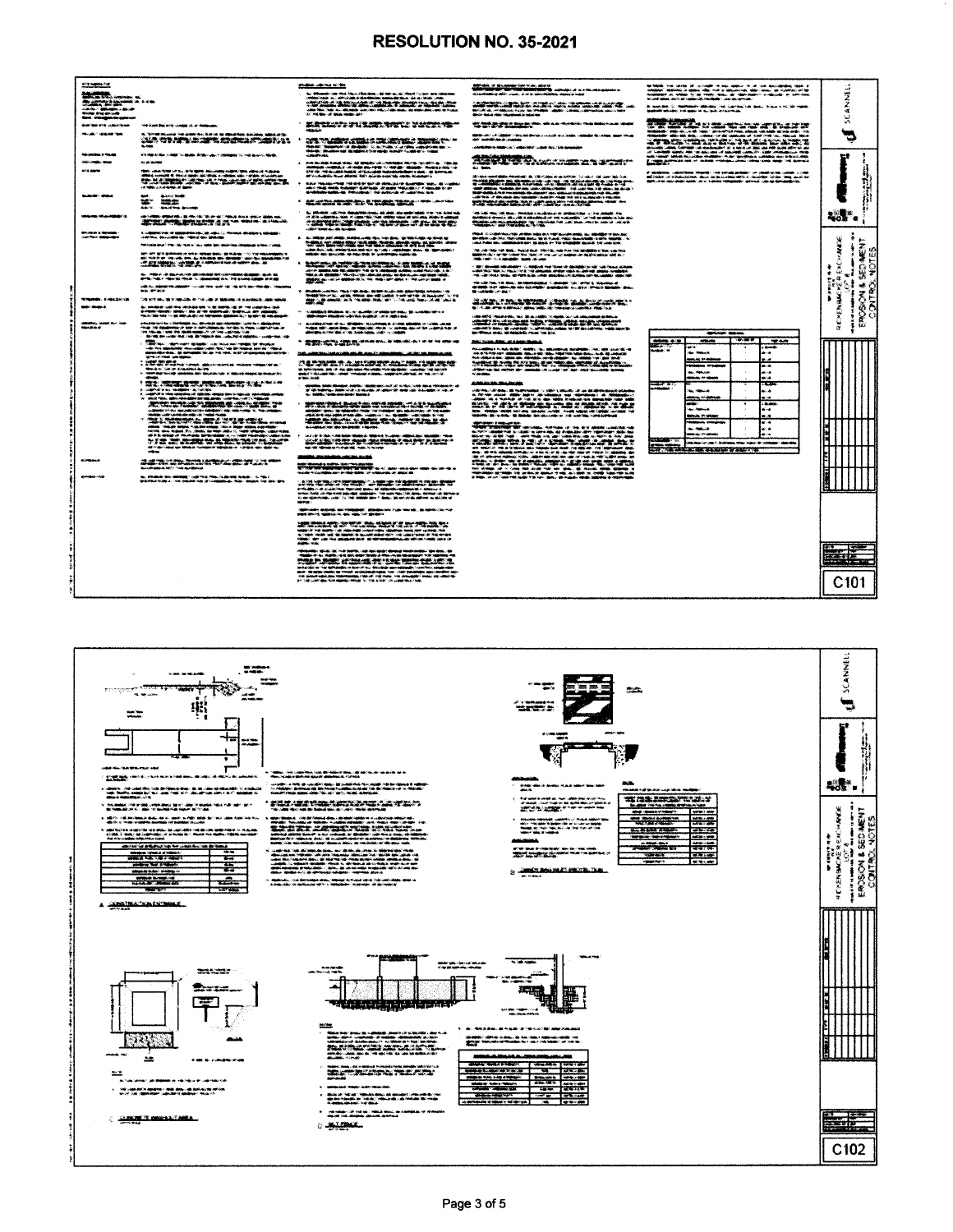## RESOLUTION NO. 35-2021